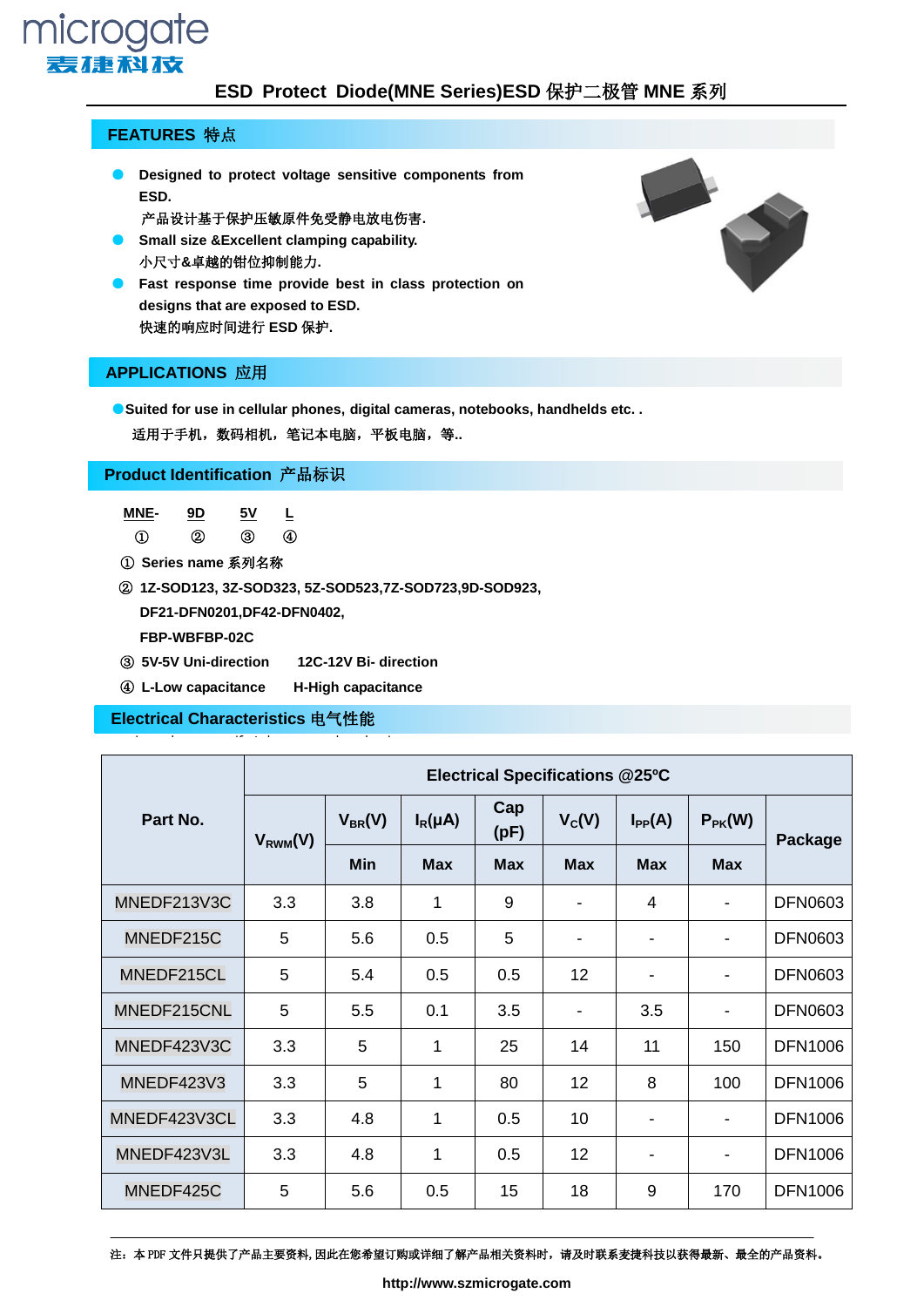## **Electrical Characteristics** 电气性能

ering, please specify tolerance and packaging

|                    | Electrical Specifications @25°C |                |                 |                  |            |                          |                |                |  |
|--------------------|---------------------------------|----------------|-----------------|------------------|------------|--------------------------|----------------|----------------|--|
| Part No.           | $V_{RWM}(V)$                    | $V_{BR}(V)$    | $I_R(\mu A)$    | Cap<br>(pF)      | $V_C(V)$   | $I_{PP}(A)$              | $P_{PK}(W)$    | Package        |  |
|                    |                                 | Min            | <b>Max</b>      | <b>Max</b>       | <b>Max</b> | <b>Max</b>               | <b>Max</b>     |                |  |
| MNEFBP5C           | 5                               | 5.6            | 0.5             | 15               | 18         | 9                        | 170            | WBFBP-02C      |  |
| MNEDF425VH         | 5                               | 6.2            | 1               | 65               | 12         | 8                        | 100            | <b>DFN1006</b> |  |
| MNEDF425V          | 5                               | 5.8            | 1               | 25               | 10         | -                        |                | <b>DFN1006</b> |  |
| MNEBP5V            | 5                               | 5.8            | 1               | 25               | 10         | -                        |                | WBFBP-02C      |  |
| <b>MNEDF425C-2</b> | 5                               | 5.4            | 0.5             | $\overline{7}$   | 10         | $\overline{\phantom{0}}$ | $\blacksquare$ | DFN1006-3L     |  |
| MNEDF4212V         | 12                              | 13.5           | 0.5             | 40               | 20         |                          |                | <b>DFN1006</b> |  |
| MNE9D3V3C          | 3.3                             | 5              | 1               | 25               | 14         | 11                       | 150            | SOD-923        |  |
| MNE9D3V3           | 3.3                             | 5              | 1               | 80               | 12         | 8                        | 100            | SOD-923        |  |
| MNE9D3V3CL         | 3.3                             | 4.8            | 1               | 0.5              | 10         |                          |                | SOD-923        |  |
| MNE9D3V3L          | 3.3                             | 4.8            | 1               | 0.5              | 12         |                          |                | SOD-923        |  |
| MNE9D5C            | 5                               | 5.6            | 0.5             | 15               | 18         | 9                        | 170            | SOD-923        |  |
| MNE9D5V            | 5                               | 6.2            | 0.5             | 65               | 12         | 8                        | 100            | SOD-923        |  |
| MNE9D5CL           | 5                               | 5.4            | 0.5             | 0.5              | 12         | -                        |                | SOD-923        |  |
| MNE9D5VL           | 5                               | 5.4            | 0.5             | 0.5              | 10         | -                        |                | SOD-923        |  |
| MNE8D5C            | 5                               | 5.6            | 0.5             | 15               | 18         | 9                        | 170            | SOD-882        |  |
| MNE8D5V            | 5                               | 6.2            | 0.5             | 65               | 12         | 8                        | 100            | SOD-882        |  |
| MNE8D5CL           | 5                               | 5.4            | 0.5             | 0.5              | 12         |                          |                | SOD-882        |  |
| MNE8D5VL           | 5                               | 5.4            | 0.5             | 0.5              | 10         |                          |                | SOD-882        |  |
| MNE7Z3V3           | 3.3                             | 5              | 1               | 80               | 12         | 8                        | 100            | SOD-723        |  |
| MNE7Z5V            | 5                               | 6.2            | 0.5             | 65               | 12         | 8                        | 100            | SOD-723        |  |
| <b>MNE5Z2V5</b>    | 2.5                             | $\overline{4}$ | $5\phantom{.0}$ | 145              | 10         | 11                       | 200            | SOD-523        |  |
| MNE5Z3V3C          | 3.3                             | 5              | $\mathbf{1}$    | 15 <sub>15</sub> | 75         | $\blacksquare$           |                | SOD-523        |  |
| MNE5Z3V3           | 3.3                             | 5              | 1               | 100              | 14         | 11                       | 200            | SOD-523        |  |
| MNE5Z3V3L          | 3.3                             | 5              | 1               | 0.5              | 10         | $\blacksquare$           | $\blacksquare$ | SOD-523        |  |
| MNE5Z5C            | 5                               | 5.6            | 0.5             | 15 <sub>15</sub> | 18         | 9                        | 170            | SOD-523        |  |

注: 本 PDF 文件只提供了产品主要资料,因此在您希望订购或详细了解产品相关资料时,请及时联系麦捷科技以获得最新、最全的产品资料。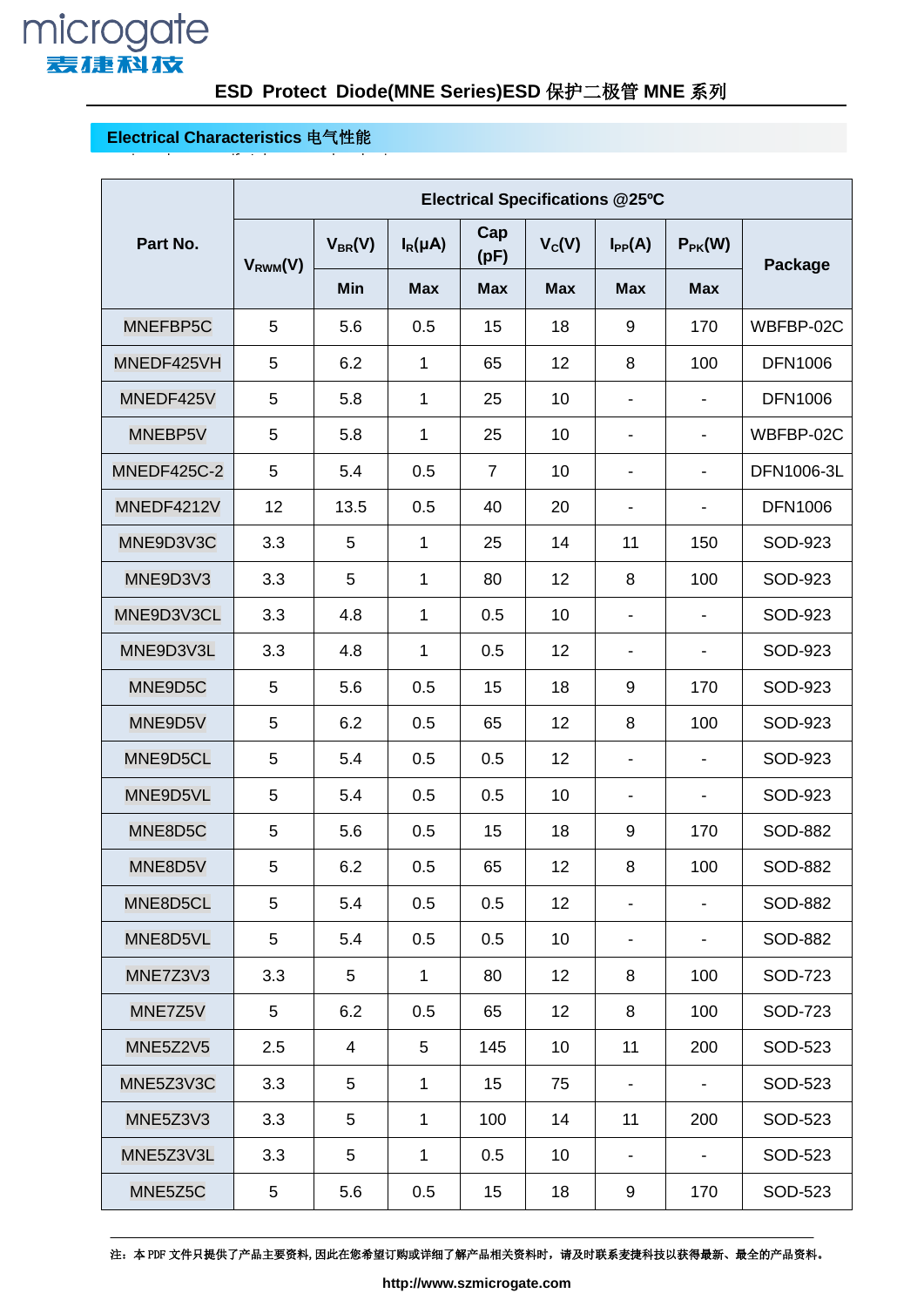# microgate 表建科孩

## **Electrical Characteristics** 电气性能

ering, please specify tolerance and packaging

|           | <b>Electrical Specifications @25°C</b> |             |              |                         |                              |                              |                              |                |  |
|-----------|----------------------------------------|-------------|--------------|-------------------------|------------------------------|------------------------------|------------------------------|----------------|--|
| Part No.  | $V_{RWM}(V)$                           | $V_{BR}(V)$ | $I_R(\mu A)$ | Cap<br>$V_C(V)$<br>(pF) |                              | $I_{PP}(A)$                  | $P_{PK}(W)$                  | Package        |  |
|           |                                        | <b>Min</b>  | <b>Max</b>   | <b>Max</b>              | <b>Max</b>                   | <b>Max</b>                   | <b>Max</b>                   |                |  |
| MNE5Z5V   | 5                                      | 5.6         | 0.5          | 80                      | 18                           | 9                            | 200                          | SOD-523        |  |
| MNE5Z5CL  | 5                                      | 5.4         | 0.5          | 0.5                     | 12                           | $\overline{\phantom{a}}$     |                              | SOD-523        |  |
| MNE5Z5VL  | 5                                      | 5.4         | 0.5          | 0.5                     | 10                           | $\qquad \qquad \blacksquare$ | $\qquad \qquad \blacksquare$ | SOD-523        |  |
| MNE5Z6V   | 6                                      | 6.8         | $\mathbf{1}$ | 70                      | 20                           | 8                            | 200                          | SOD-523        |  |
| MNE5Z7V   | $\overline{7}$                         | 7.6         | $\mathbf{1}$ | 65                      | 22                           | 8                            | 200                          | SOD-523        |  |
| MNE5Z12V  | 12                                     | 13.5        | 0.5          | 55                      | 25                           | 9                            | 200                          | SOD-523        |  |
| MNE5Z24V  | 24                                     | 25          | 0.5          | 50                      | $\qquad \qquad \blacksquare$ |                              | 300                          | SOD-523        |  |
| MNE5Z36V  | 36                                     | 40          | 0.5          | 60                      | 60                           | $\overline{2}$               | 300                          | SOD-523        |  |
| MNE3Z3V3  | 3.3                                    | 5           | 1            | 100                     | 14                           | 11                           | 200                          | SOD-323        |  |
| MNE3Z5C   | 5                                      | 5.6         | 0.5          | 15                      | 18                           | $\boldsymbol{9}$             | 170                          | SOD-323        |  |
| MNE3Z5V   | 5                                      | 6           | 1            | 350                     | 10                           | 5                            | 350                          | SOD-323        |  |
| MNE3Z12V  | 12                                     | 13.3        | 0.5          | 150                     | 25                           | 15                           | 350                          | SOD-323        |  |
| MNESD05   | 5                                      | 6           | 1            | 350                     | 14                           | 24                           | 350                          | SOD-323        |  |
| MNESOT03C | 3.3                                    | 4           | 20           | 400                     | $\overline{7}$               | 18                           | 300                          | SOT-023        |  |
| MNESOT03V | 3.3                                    | 4           | 20           | 400                     | $\overline{7}$               | 18                           | 300                          | <b>SOT-023</b> |  |
| MNESOT05C | 5                                      | 6           | $\mathbf{1}$ | 220                     | 10                           | 17                           | 300                          | SOT-023        |  |
| MNESOT05V | 5                                      | 6           | $\mathbf{1}$ | 220                     | 10                           | 17                           | 300                          | SOT-023        |  |
| MNESOT08C | 8                                      | 8.5         | $\mathbf{1}$ | 190                     | 13                           | 15                           | 300                          | SOT-023        |  |
| MNESOT08V | 8                                      | 8.5         | $\mathbf{1}$ | 190                     | 13                           | 15                           | 300                          | SOT-023        |  |
| MNESOT12C | 12                                     | 13.3        | $\mathbf{1}$ | 90                      | 19                           | 12                           | 300                          | SOT-023        |  |
| MNESOT12V | 12                                     | 13.3        | $\mathbf{1}$ | 90                      | 19                           | 12                           | 300                          | SOT-023        |  |
| MNESOT15C | 15                                     | 16.7        | 0.5          | 60                      | 24                           | 10                           | 300                          | SOT-023        |  |
| MNESOT15V | 15                                     | 16.7        | 0.5          | 60                      | 24                           | 10                           | 300                          | SOT-023        |  |
| MNESOT24C | 24                                     | 26.7        | 0.5          | 63                      | 43                           | 5                            | 300                          | SOT-023        |  |
| MNESOT24V | 24                                     | 26.7        | 0.5          | 63                      | 43                           | 5                            | 300                          | SOT-023        |  |

注: 本 PDF 文件只提供了产品主要资料,因此在您希望订购或详细了解产品相关资料时,请及时联系麦捷科技以获得最新、最全的产品资料。